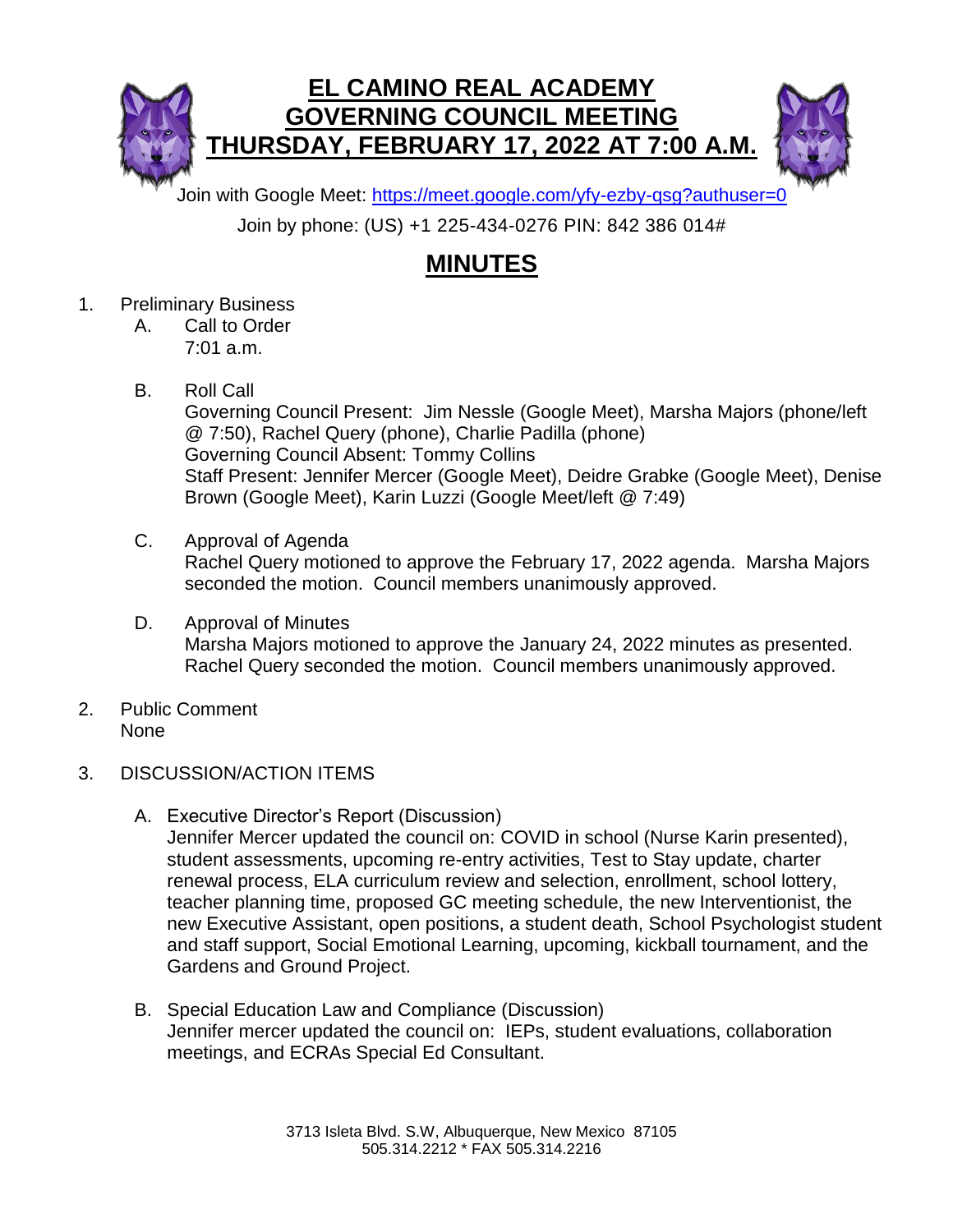



- C. Learning Options/Temporary Remote Learning Adjustment (Action) N/A
- D. Financial Statements and Cash Disbursements (Action) Rachel Query motioned to approve the Financial Statements and Cash Disbursements For December and January as presented and recommended by the Finance Committee. Council members unanimously approved.
- E. Temporary Loans to Other Funds (Action) Rachel Query motioned to approve the Temporary Loans to Other Funds As of December 31, 2021 as presented. Jim Nessle seconded the motion. Council members unanimously approved.
- F. BARS (Action)

Rachel Query motioned to approve BAR FY22-15 as presented and recommended by the Finance Committee. Council members unanimously approved. Rachel Query motioned to approve BAR FY22-16 as presented and recommended by the Finance Committee. Council members unanimously approved. Rachel Query motioned to approve BAR FY22-17 as presented. Jim Nessle seconded the motion. Council members unanimously approved.

- G. Approval of Purchase Orders over \$7500 (Action) Jim Nessle motioned to table item G. Rachel Query seconded the motion. Council members unanimously approved.
- H. Approval of Updated Salary Schedule (Action) Jim Nessle motioned to table item H. Rachel Query seconded the motion. Council members unanimously approved.
- I. Open Meeting Act Resolution Approval (Action) Rachel Query motioned to adopt the Open Meeting Act Resolution as presented. Jim Nessle seconded the motion. Council members unanimously approved.
- J. Resolution to Increase Executive Director Budget Authority (Action) Jim Nessle motioned to table item J. Rachel Query seconded the motion. Council members unanimously approved.
- K. Board Elections (Action)

Rachel Query nominated Jim Nessle to be the GC Chairman, Marsha Majors as the Vice Chair, and Rachel Query as the Secretary/Treasurer to begin March 1, 2022. Charlie Padilla seconded the motion. Council members unanimously approved/